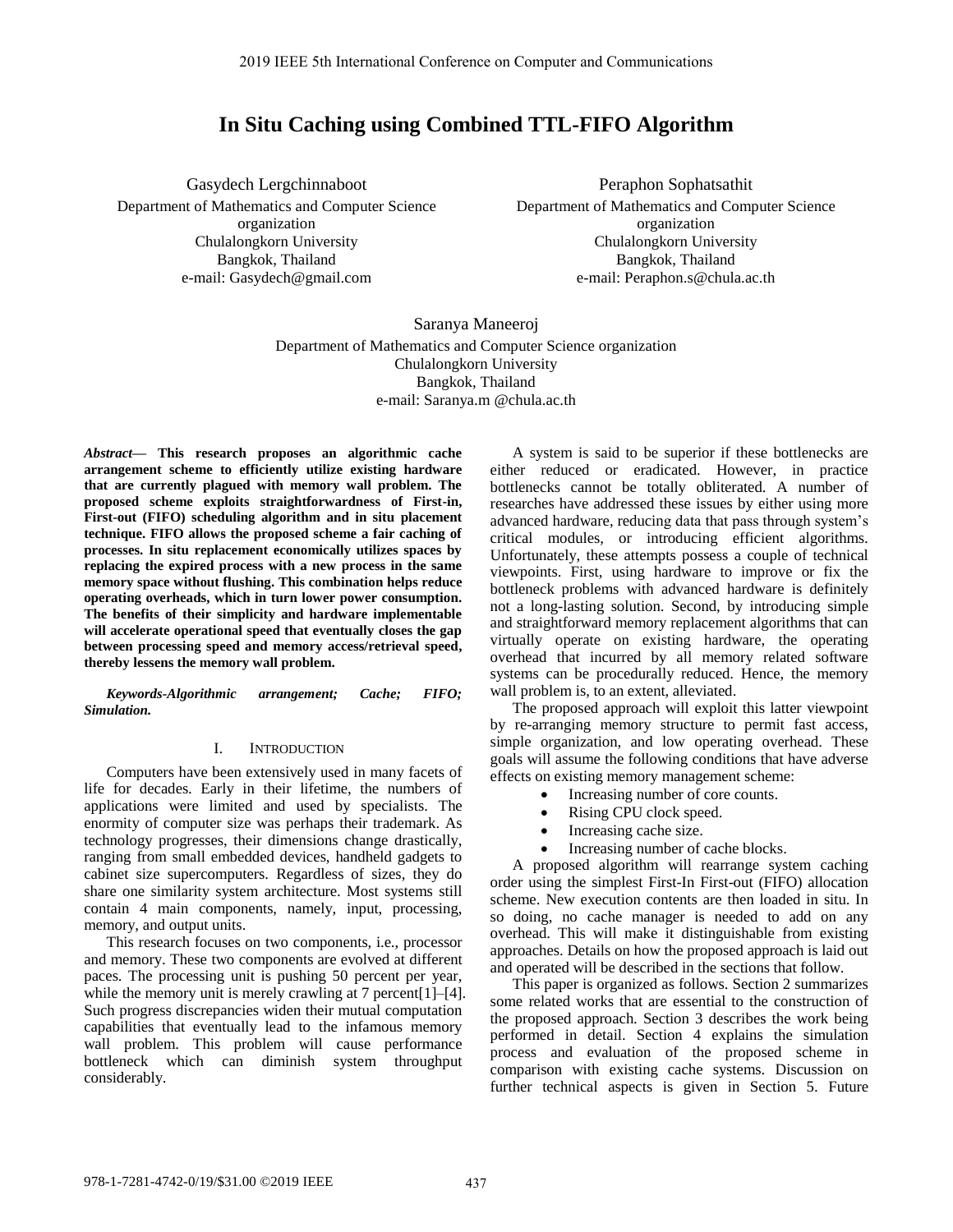potential of the proposal scheme and enhancement are given in the last section.

# II. RELATED WORKS

While design and implementation of processing units advance for decades, memory units are gradually improving. Flash storage was introduced to speed up storage and retrieval operations. Unfortunately, memory management process was still incapable of exploiting faster hardware capability. Wu and Kuo [5] addressed this issue by introducing 2 types of translation layer to memory management system, i.e., Flash translation layer (FTL) and NAND Flash translation layer (NFTL). These translation layers have unique characteristics. FTL uses page-level address translation mechanism, which takes shorter time to translate addresses, less space, and has considerably low garbage collection overhead. On the other hand, NFTL adopts block-level address translation mechanism which has low memory requirement to operate. By combining these two mechanisms, we can exploit and dynamically switch between 2 translation mechanisms to maximize performance and optimize space utilization.

Parallel file systems (PFS) have become a choice to minimize performance throttling due to I/O bottlenecks in computer systems. However, traditional storage drives and small requests were still able to lessen the overall system performance problems. He, Wang, and Sun [6] introduced a Selective and Layout-Aware Cache system that exploited small set of solid-state drives (SSD). The most distinguishable characteristic of SSD is minimal latency, small power consumption, and high bandwidth. Nevertheless, the operating costs of SSD are relatively high. Proper algorithms need to be introduced to limit the number of flash storage usage. At any rate, when systems are less crowded, every process will be assigned to high performance cache to maximize system performance.

There are two levels of memory hierarchy for memory page management. The first level or cache is the closet to CPU having smaller storage capacity to fit inside CPU for fast access time. The second layer or main memory is farther from CPU having larger capacity but takes considerably longer access time. Chrobak and Noga [7] proposed a page fault removal algorithm to minimize operating time, cost, and maximize system performance. To achieve these goals, only valid data (under processing) are allowed in cache and invalid data (obsolete) are eliminated. Eviction decisions are made without knowledge of future memory request. Since all data transfers must be performed as fast as possible to keep pace with the CPU speed, the simplest and most efficient method is used. Typical SSD caches employ Least Recently Used (LRU) algorithm. However, one crucial consideration is page fault handling. FIFO removes the longest resident page, whereas LRU removes the longest unused page. Without reiterating their pros and cons, in particular, starvation which was taken care of by TTL, we opted for FIFO algorithm due to its simplicity, virtually required no overhead as it was directly hardware implementable [8], which is in contrast to the study by Chrobak and Noga [7]. The concerns on how much resources have been utilized to

weigh the costing tradeoffs are handled at the operating system level.

Gomaa, Messier, and Davies [9] employed cache consistency mechanism to ensure cache validity in system. They utilized two variants of weak consistency, typical Time-to-Live (TTL-T) and Time-to-Live immediate ejection (TTL-IE). The TTL employment system requires less overall bandwidth than conventional cache system by renewing valid cache blocks and evicting invalid cache blocks according to variation of TTLs. However, the performance of the proposed system heavily depends on the data expiry rate.

Berger, Henningsen, Ciucu, and Schmitt [10] also utilized Time-to-Live (TTL) policy to increase hit/miss ratio in cache system. Utilization was determined by having multiple decay rates. For a hit page, it will be renewed with extra TTL. While less popular pages, their TTL will be reduced to accelerate decay rate. The introduction of TTL variation was able to increase the hit ratio from 0.64 to 0.77.

# III. PROPOSED METHOD

This section explains how the simulation is organized in this experiment, covering memory structure, prior problems, their root causes, and possible improvement. Chosen choices, design rationale, and system architecture will be thoroughly described in this section.

Currently, consumer grade computer system contains 3 main components, namely, cache, main memory, and auxiliary memory. According to Rixner's work, these memory systems were pushing 7 percent of performance [11]. Consequently, structural adjustments have been made, namely, increasing number of cache blocks, widening bandwidth capability, and expanding storage capacity.

These advancements have yet outperformed the processing performance owing to their performance gap over the years. Advanced hardware will not lessen the bottleneck problem, thereby the root cause still persists.

#### *A. System Architecture*

A proposed a new algorithmic cache structure arrangement aims to minimize the operating overhead, yet be able to yield a comparable result to existing systems. Implementation details are described in 3 parts, i.e., system architecture, input generator, and executor.

The proposed system architecture consists of 3 main components, namely, process distributor, memory pool, and result accumulator, as shown in Figure. 1.



Figure 1. System architecture.

The above scheme is set up in a black-box configuration to offer maximal transparency to system implementor by making the following assumptions:

1. The process distributor represents some operating system modules that handle process management.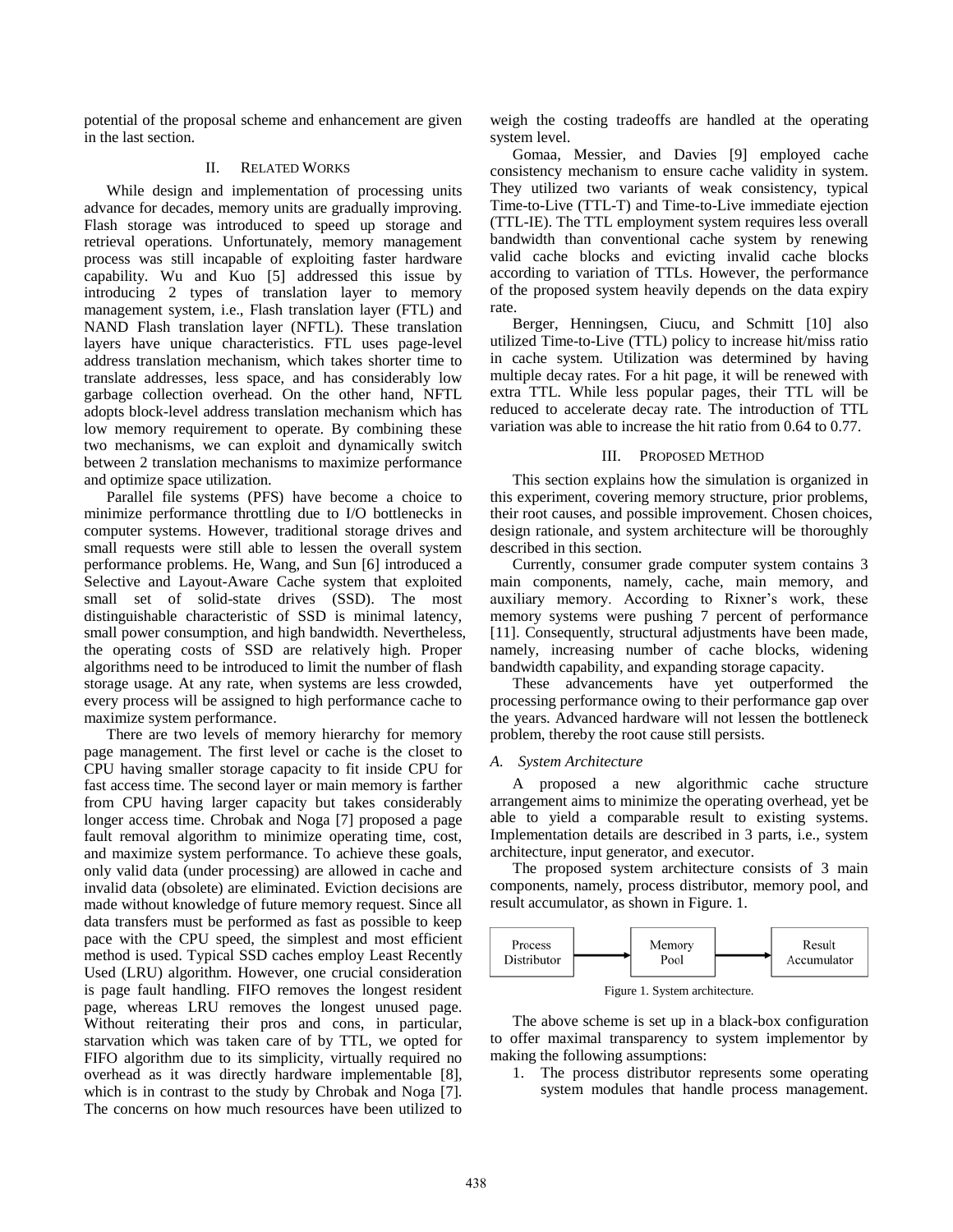Common working modules are scheduler, dispatcher, etc.

- 2. The memory pool is the focus of this research that will be explained subsequently.
- 3. The result accumulator represents additional modules or functionalities run by the operating system.

 Assumptions 1) and 3) are not part of this research responsibility. We design 2) as a plug-in module that can be installed on any compatible hardware configurations. This pool will utilize as much the underlying hardware capabilities as possible, e.g., FTL and NFTL, to minimize reinventing the wheel. Yet the emphasis lies on TTL-FIFO in situ caching algorithm. This implementation follows Intel<sup>®</sup> cache structure. In current CPU setting, there are 3 layers, namely, L1, L2 and L3. The closer cache to processing cores, the smaller the size and faster transfer speed. Each processing core is assigned its own set of cache blocks, except L3 which is a common shared cache among cores as shown in Figure. 2.

Process distributor manages incoming tasks by splitting each task into processes and distributing them over available cache blocks. The process distributor breaks a sizable task into smaller processes that fit the L3 cache. If L3 is full, the process distributor will hold the newly split processes until space is available.

Process allocation will be carried out based on individual process arrival time. As processes arrive in L3, allocation order commences using FIFO scheduling algorithm. All processes waiting in L3 will subsequently be moved up to L2 and L1 and get executed by the CPU.

When the CPU needs to read, it looks for the desired page through cache one level at a time. If the desired page is in L1, data will be marks as a hit. Otherwise, it is a miss. A miss triggers a search in the next level, or L2, and so on. If the page is not in cache, the main memory will be searched next until the page is found. Otherwise, an operating system page fault is triggered to initiate subsequent disk I/O read-in.



Figure 2. Intel® Coffee lake cache organization.

There are two types of process ranking, namely, global and local. Global ranking system signifies the process class, which is primarily system processes. Local ranking, on the other hand, denotes common user processes. A numerical value ranges from 0 to 255 is set up to represent process ranking, where lower value process has higher ranking to be allocated first in the memory pool.

When a system process arrives in memory pool, there are 3 situations to be determined:

1. Memory pool is free.

- 2. Memory pool is fully occupied by user processes.
- 3. Memory pool is fully occupied by system processes.

If the memory pool is free, the system will simply push the first process in FIFO queue to next available memory slot. If the memory pool is fully utilized and a high system process arrives, some user processes must be removed. Removing process from working area is done by removing the latest arrival process since it unlikely uses any resources. Finally, if the system processes fully occupy the memory pool, the system will halt from being overloaded.

The last component is result accumulator. This component simply collects and reassembles the resulting data on the next available space. This data gathering process serves as a verification for completion status to be notified the operating system.

The proposed architecture is designed, for all practical purposes, to be independent of the underlying hardware, as long as the cache arrangement is compatible.

#### *B. Implementation*

When a process is dispatched by the process distributor to the memory pool, the memory pool assigns a global ranking value and stores it in L3. Eventually, all the processes will be promoted to L1 for immediate execution. This is depicted in Figure. 3(a). Notice that user processes are ranked above 128 (in gray). When a process completes its execution, it is dispatched to the result accumulator to be handed over to the operating systems. However, some processes have not yet completed the execution and their time-slice (TTL) is not expired. They will be automatically renewed their L1 residency duration, wherein the processing status will remain active (or 1), as depicted in Figure. 3(b). This matrix is used by the execution loader to replace L1 in situ at the 0-mask positions and leave the 1-mask positions unreplaced. This procedure repeats forever to keep L1, L2, and L3 occupied for feeding the processor unit. As such, considerable memory transfer overheads are reduced. The procedure is summarized in Algorithm 1 as shown below.



Figure 3. Replacement mask

(a) process rank number in cache block (b) processing status. **Algorithm1**: (Process Distributor – Memory Pool – Result Accumulator)

**Input**: pid of P, attribute (Process id, user/system) **Output**: results of P

#### **Begin**

allocate  $P_i \in P$  on L3

identify type of  $P_i$  // System or User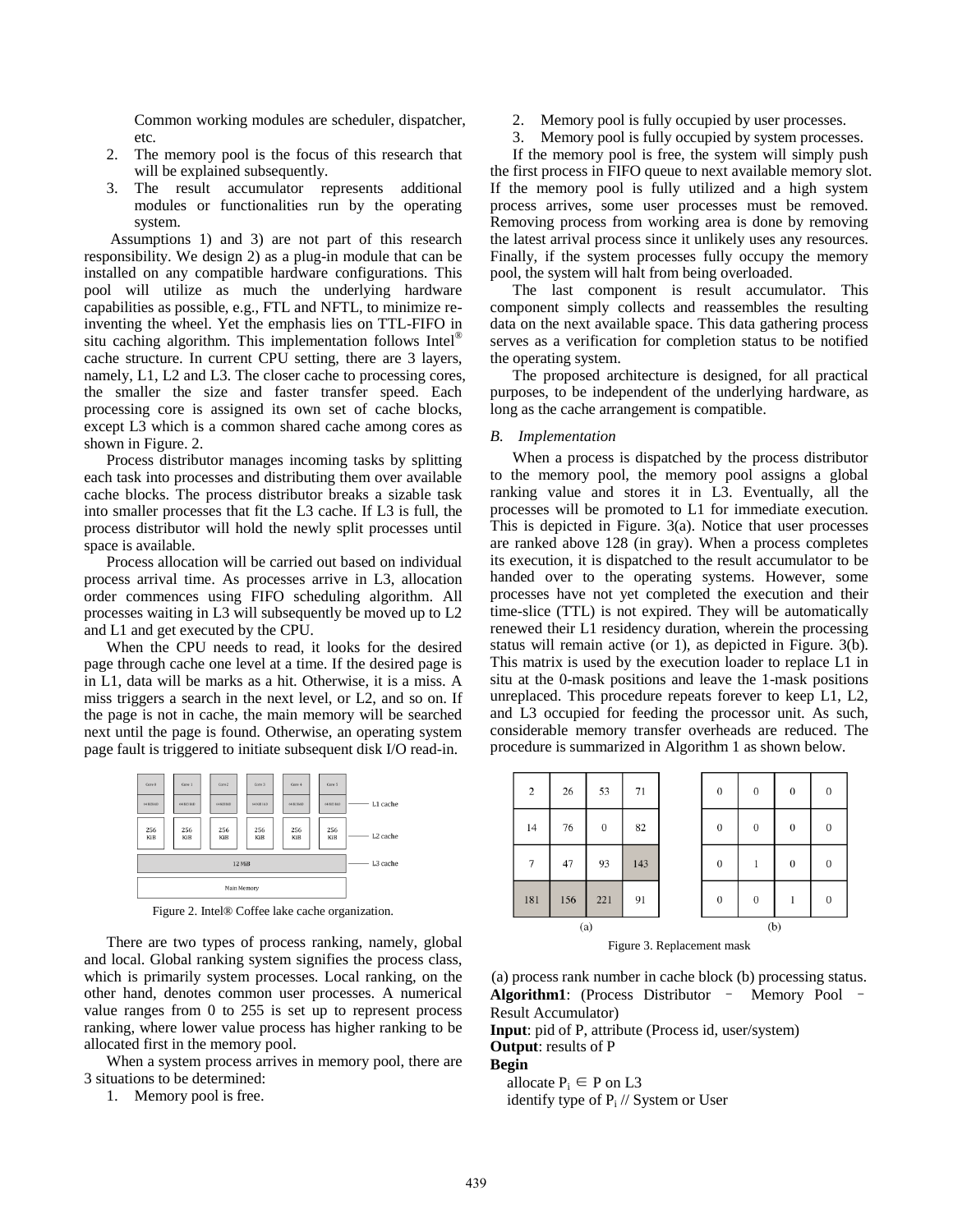assign process value // 0-127 or 128-255 fill  $P_i \in P$  to L2 // Until L2 is full find finished process  $P_j$  //  $P_j$  is in L1 mask all finished processes //Set 0-mask move to RA // Result Accumulator renew unfinished processes // extend TTL, set 1-mask replace  $P_j$  by Pi in situ // From L2 to L1

## **End**

## IV. EXPERIMENTAL RESULTS

This section discusses the proposed method outcomes, covering experimental set up, input sequences, and proposed method performance.

# *A. Experimental setup*

The experiment was simulated on Ubuntu 16.04.6 LTS, using Intel<sup>®</sup> i7-8700 with 12 MB cache, Corsair<sup>®</sup> DDR4 2666 MHz configured as 2x8 GB main memory. The instructions were stored in M.2 NVMe drive at read/write speed of 3200/2000 Mbps. Other parameters such as page size, data transfer rate, etc., were set to the chipset defaults. One important assumption was imposed on L1 to keep data on the entire L1 for execution, whereas the actual L1 stored both data and instructions. Coding was written in C since it could interact directly with the memory unit.

#### *B. Input sequences*

The input parameter values as shown in Figure.4 were randomly generated to prevent biasness.

| Sign                                 | Priority | ProcID | SubProc | SubID | Time | Value |
|--------------------------------------|----------|--------|---------|-------|------|-------|
| Int                                  | Int      | Int    | Bool    | Int[] | Int  | Int   |
| Figure. 4. Input sequence structure. |          |        |         |       |      |       |

Each field describes the following definitions:

- Sign bit indicates process type, where 1 denotes system process and 0 as user process.
- Priority shows global ranking of each process.
- ProcID shows number system used to track processes passing through a system.
- SubProc marks the relationship among processes.
- SubID contains list of all related processes. Positive values identifies as parent process and negative values as child process.
- Time indicates minimum time required to finish execution.
- Value stores actual value of individual process.

# *C. Performance evaluation*

In this experiment, 100,000 processes were executed to evaluate effectiveness of the overall system. The experiment was run on traditional cache system using Least Recently Used (LRU) scheme and the proposed scheme. The following result statistics were collected: average number of accepted processes, average number of rejected processes (owing to the unavailability of cache), execution time, and number of processes removed from memory pool by LRU.

This removal statistic did not exist in the proposed method by virtue of replacement in situ scheme.

From the total 100,00 processes, no process was rejected in the proposed method, as oppose to 3,406 in LRU cache system. The proposed system outperformed LRU cache system in terms of execution time. The average size of input sequence took 77 clock ticks and overall used 8,363,020 clock ticks to finish executing 100,000 processes. The LRU cache system took 9,293,416 clock ticks to accomplish the same task as shown in Figure. 5 and Figure. 6.

TABLE I. THE ARRANGEMENT OF CHANNELS

| <b>Scheme</b>          | Accepted<br>process | <b>Rejected</b><br><b>Process</b> | <b>Execution</b><br>time<br>(per $100,000$ ) | Removal  |
|------------------------|---------------------|-----------------------------------|----------------------------------------------|----------|
| Proposed<br>system     | 100,000             | $\Omega$                          | 8,363,020                                    | $\theta$ |
| LRU<br>cache<br>system | 96,594              | 3,406                             | 9,293,416                                    | 100,000  |







Figure 6. Time to accomplish 100,000 processes

The power consumption can be calculated by the following equation:

 $X1 = [(accept + reject + remove) * t + execution] * P (1)$